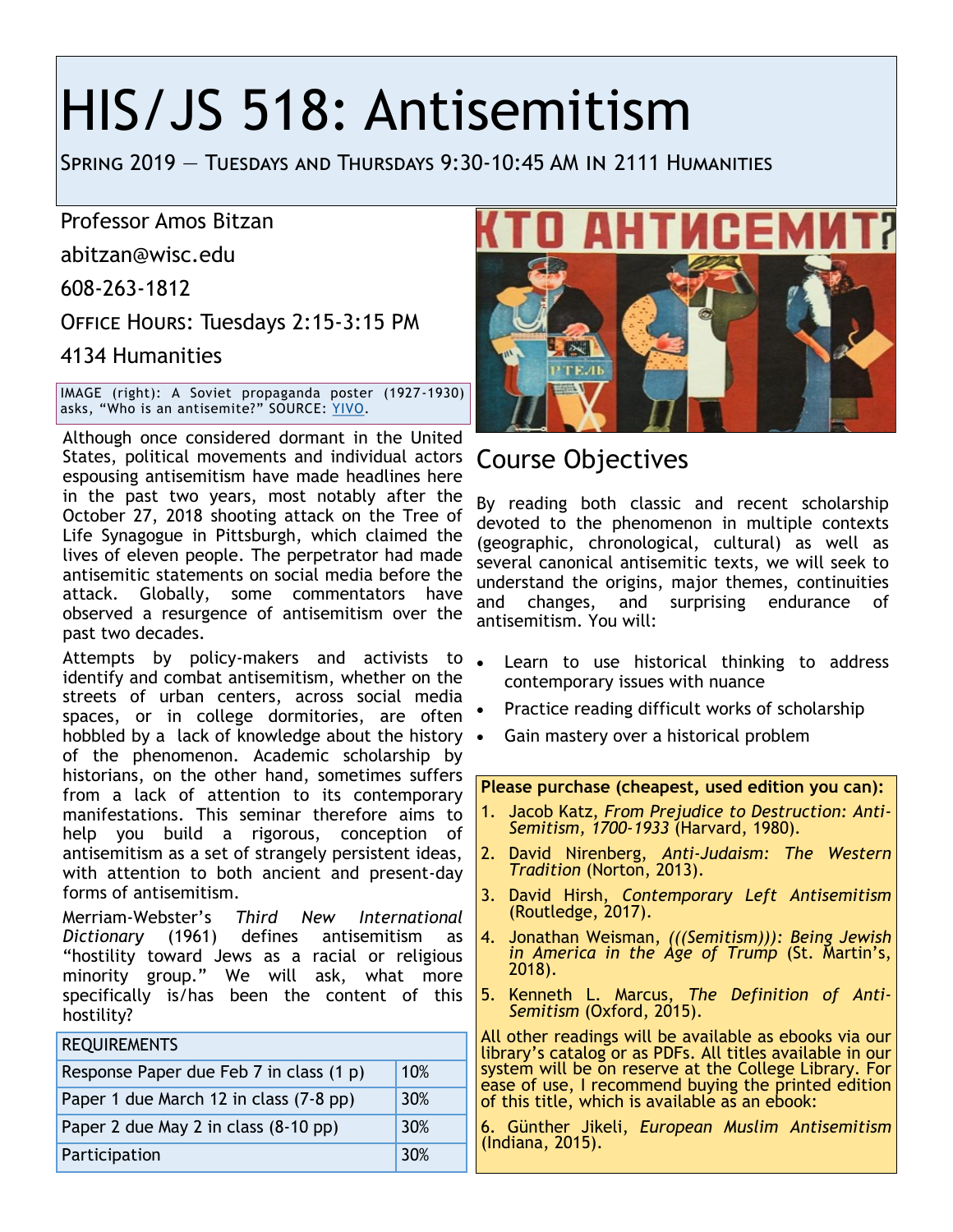| <b>Steven Beller</b>                                                                                  |                   | Unit I: Modern Antisemitism and its Origins                                                                                                                                 |  |  |
|-------------------------------------------------------------------------------------------------------|-------------------|-----------------------------------------------------------------------------------------------------------------------------------------------------------------------------|--|--|
| <i><b>ANTISEMITISM</b></i><br>A Very Short Introduction                                               | WEEK <sub>1</sub> | <b>ANTISEMITES IN THEIR OWN WORDS</b>                                                                                                                                       |  |  |
|                                                                                                       | Tu 1/22           | <b>Course Introduction</b>                                                                                                                                                  |  |  |
|                                                                                                       | Th 1/24           | Wilhelm Marr, The Victory of Judaism over Germandom. (Canvas)                                                                                                               |  |  |
|                                                                                                       |                   | Protocols of the Elders of Zion. (Canvas)                                                                                                                                   |  |  |
|                                                                                                       | WEEK <sub>2</sub> | <b>NAZI ANTISEMITISM</b>                                                                                                                                                    |  |  |
|                                                                                                       | Tu 1/29           | Adolf Hitler, Mein Kampf, "Chapter XI: Volk und Rasse." (Canvas)                                                                                                            |  |  |
| <b>SAUL FRIEDLANDER</b>                                                                               | Th 1/31           | Saul Friedländer, Nazi Germany and the Jews, Vol. 1, "Chapter 3:<br>Redemptive Antisemitism." (Canvas)                                                                      |  |  |
|                                                                                                       | WEEK 3            | WHY NINETEENTH-CENTURY CENTRAL EUROPE?                                                                                                                                      |  |  |
|                                                                                                       | Tu 2/5            | Steven Beller, Antisemitism: A Very Short Introduction, Chapters 1-4.<br>Ebook. https://search.library.wisc.edu/catalog/9911042869802121.                                   |  |  |
| Th 2/7                                                                                                |                   | Response to Beller due in class (printed copy):                                                                                                                             |  |  |
| The Years of Persecution, 1933-<br>'Likely to be the definitive work." -Los Angeles Time:             |                   | Do you agree with the claims in Beller's last chapter ("Ch. 8: After<br>Auschwitz"), especially in the final section on pp. 113-118? Explain<br>your reasoning (350 words). |  |  |
|                                                                                                       |                   | Beller, Chapters 5-8.                                                                                                                                                       |  |  |
| TOWARD<br>A DEFINITION                                                                                |                   | Unit II: The Argument for Earlier Origins                                                                                                                                   |  |  |
| OF                                                                                                    | WEEK <sub>4</sub> | THE MIDDLE AGES AS ORIGIN POINT                                                                                                                                             |  |  |
| ANTISEMITISM<br>Tu 2/12<br>GAVINI.<br>Th 2/14<br>LANGMUIR                                             |                   | Langmuir, Toward a Definition of Antisemitism, 55-99, 301-310. Ebook.                                                                                                       |  |  |
|                                                                                                       |                   | https://search.library.wisc.edu/catalog/9912274998502121.                                                                                                                   |  |  |
|                                                                                                       |                   | Langmuir, Ch. 14.                                                                                                                                                           |  |  |
|                                                                                                       | Week 5            | THE IMPORTANCE OF CHRISTIAN ANTI-JUDAISM TO MODERN ANTISEMITISM                                                                                                             |  |  |
|                                                                                                       | Tu 2/19           | Jacob Katz, From Prejudice to Destruction, 1-22, 34-104.                                                                                                                    |  |  |
| <b>JACOB KATZ</b>                                                                                     | Th 2/21           | Katz, 245-327.                                                                                                                                                              |  |  |
| Anti-Semitism, 1700-1933                                                                              | WEEK 6            | A NEW APPROACH TO ANTI-JUDAISM                                                                                                                                              |  |  |
|                                                                                                       | Tu 2/26           | David Nirenberg, Anti-Judaism, Introduction, Ch. 1-3.                                                                                                                       |  |  |
|                                                                                                       | Th 2/28           | Nirenberg, Ch. 4-5.                                                                                                                                                         |  |  |
|                                                                                                       | WEEK <sub>7</sub> | <b>ANTI-JUDAISM WITHOUT JEWS</b>                                                                                                                                            |  |  |
|                                                                                                       | Tu 3/5            | Nirenberg, Ch. 6-7.                                                                                                                                                         |  |  |
|                                                                                                       | Th 3/7            | Nirenberg, Ch. 8-9                                                                                                                                                          |  |  |
|                                                                                                       | WEEK 8            | EXPLAINING ANTI-JUDAISM'S PERSISTENCE INTO MODERNITY                                                                                                                        |  |  |
|                                                                                                       | Tu 3/12           | Nirenberg, Ch. 10-11                                                                                                                                                        |  |  |
| $ANTI-$                                                                                               |                   | Paper 1 due in class (printed copy, 7-8 double-spaced pages):                                                                                                               |  |  |
| JUDAISM<br>WESTERN TRADITION                                                                          |                   | Drawing on everything you have read thus far, take a position on                                                                                                            |  |  |
| DAVID NIRENBERG<br>"Anti-Judeice is that rare thing, a great book."<br>HONY GRAFTON, THE NEW REPUBLIC |                   | the following statement: The <i>ideas</i> of modern antisemitism were<br>inherently more dangerous than those of earlier forms of anti-<br>Judaism and/or antisemitism.     |  |  |
|                                                                                                       | Th 3/14           | Nirenberg, Ch. 13 and Epilogue                                                                                                                                              |  |  |
|                                                                                                       | WEEK 9            | <b>SPRING BREAK</b>                                                                                                                                                         |  |  |
|                                                                                                       |                   |                                                                                                                                                                             |  |  |

2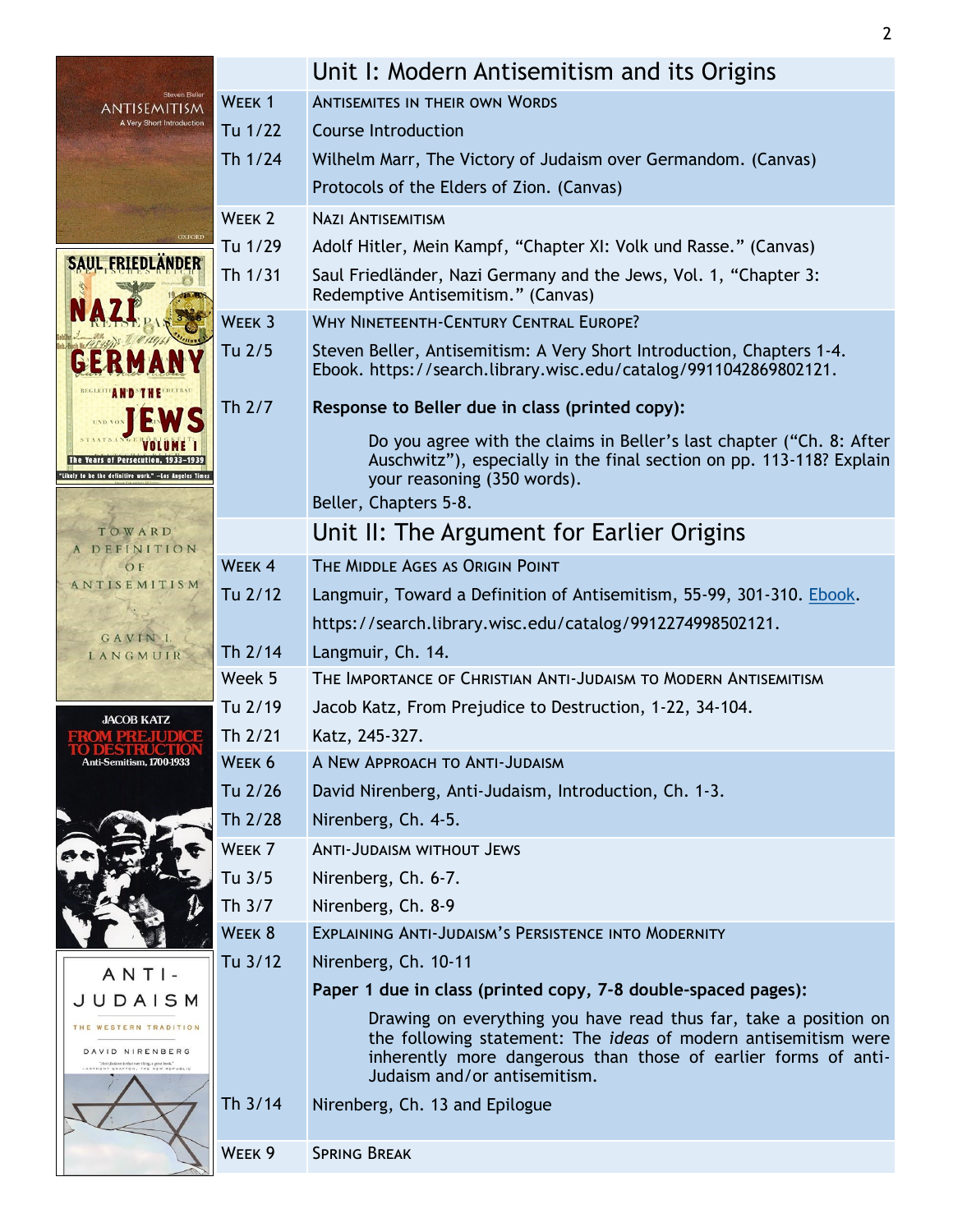| opean Muslim                                                              |                       |                                                                             | Unit III: Contemporary Antisemitism                                                                                              |  |  |  |
|---------------------------------------------------------------------------|-----------------------|-----------------------------------------------------------------------------|----------------------------------------------------------------------------------------------------------------------------------|--|--|--|
|                                                                           | VILISM                | WEEK 10                                                                     | <b>MUSLIM ANTISEMITISM IN EUROPE</b>                                                                                             |  |  |  |
|                                                                           |                       | Tu 3/26                                                                     | Günther Jikeli, European Muslim Antisemitism, 1-131. Ebook.                                                                      |  |  |  |
|                                                                           |                       |                                                                             | https://search.library.wisc.edu/catalog/9911120844202121                                                                         |  |  |  |
|                                                                           | iünther Jikeli        | Th 3/28                                                                     | Jikeli, 132-285.                                                                                                                 |  |  |  |
|                                                                           |                       | WEEK 11                                                                     | <b>LEFT-WING ANTISEMITISM</b>                                                                                                    |  |  |  |
|                                                                           |                       | Tu 4/2                                                                      | David Hirsh, Contemporary Left Antisemitism, 1-134.                                                                              |  |  |  |
|                                                                           |                       | Th $4/4$                                                                    | Hirsh, 135-280.                                                                                                                  |  |  |  |
|                                                                           |                       |                                                                             |                                                                                                                                  |  |  |  |
| Contemporary<br>Left Antisemitism                                         |                       | WEEK 12                                                                     | AMERICAN WHITE SUPREMACIST ANTISEMITISM                                                                                          |  |  |  |
|                                                                           |                       | Tu 4/9                                                                      | Jonathan Weisman, Semitism: Being Jewish in the Age of Trump, 1-96.                                                              |  |  |  |
|                                                                           | David Hirsh           |                                                                             | Kevin MacDonald, Understanding Jewish Influence, 1-49. (Canvas)                                                                  |  |  |  |
| <b>Selfa</b>                                                              |                       | Th 4/11                                                                     | Weisman, 97-224.                                                                                                                 |  |  |  |
|                                                                           |                       |                                                                             | David Duke, Jewish Supremacism, 1-54. (Canvas)                                                                                   |  |  |  |
|                                                                           |                       | PEW Study Summary, "How Americans Feel about Religious<br>Groups." (Canvas) |                                                                                                                                  |  |  |  |
| (((SEMITISM)))                                                            |                       | WEEK <sub>13</sub>                                                          | THE QUEST FOR A DEFINITION                                                                                                       |  |  |  |
|                                                                           |                       | Tu 4/16                                                                     | Kenneth Marcus, The Definition of Anti-Semitism, 1-105.                                                                          |  |  |  |
| Th 4/18<br>Being Jewish in America                                        |                       |                                                                             | Marcus, 106-215.                                                                                                                 |  |  |  |
| in the Age of Trump                                                       |                       |                                                                             |                                                                                                                                  |  |  |  |
| JONATHAN WEISMAN                                                          |                       | WEEK 14                                                                     | ACADEMIC CRITIQUES OF THE TERM "ANTISEMITISM"                                                                                    |  |  |  |
|                                                                           |                       | Tu 4/23                                                                     | Labendz, "Does Germany Need 'Antisemitism'?" (2016). (Canvas)                                                                    |  |  |  |
|                                                                           |                       |                                                                             | Judaken, "Introduction to American Historical Review Roundtable on Anti-<br>Semitism," (October 2018). (Canvas)                  |  |  |  |
|                                                                           |                       | Th 4/25                                                                     | <b>POP CULTURE ANTISEMITISM</b>                                                                                                  |  |  |  |
|                                                                           |                       |                                                                             | Tom Reiss, "Laugh Riots," The New Yorker, November 2007. (Canvas)                                                                |  |  |  |
| THE<br>DEFINITION<br>OF<br>WEEK 15<br>ANTI-<br><b>SEMITISM</b><br>Tu 4/30 |                       |                                                                             | Links to videos by Dieudonné. (Canvas)                                                                                           |  |  |  |
|                                                                           |                       |                                                                             | Compilation of Quenelle Photographs. (Canvas).                                                                                   |  |  |  |
|                                                                           |                       |                                                                             | <b>ANTI-JEWISH SENTIMENT-THE EMPIRICAL DATA</b>                                                                                  |  |  |  |
|                                                                           |                       |                                                                             | European Union Agency for Fundamental Rights Survey 2018. (Canvas)                                                               |  |  |  |
|                                                                           | <b>Grading Scheme</b> | Th $5/2$                                                                    | Antisemitism in Europe-CNN/ComRes Poll 2018. (Canvas)                                                                            |  |  |  |
| A                                                                         | $\geq 93\%$           |                                                                             | Paper 2 due in class (printed copy, 8-10 pages):                                                                                 |  |  |  |
| AB                                                                        | 87-92%                |                                                                             | Do the works of Jikeli, Hirsh, and Weisman, the surveys on                                                                       |  |  |  |
| B.                                                                        | 80-86%                |                                                                             | antisemitism we read, and the instances of twenty-first-century<br>anti-Jewish hate we discussed (e.g., Dieudonné) vindicate the |  |  |  |
| <b>BC</b>                                                                 | 75-79%                |                                                                             | definition of antisemitism advanced by Marcus?                                                                                   |  |  |  |
| $\mathsf{C}$<br>70-74%                                                    |                       |                                                                             | In explaining your answer (yes or no), give specific examples from<br>the aforementioned texts and be sure to engage with the    |  |  |  |
| D                                                                         | 60-69%                |                                                                             | arguments made by Labendz and Judaken.                                                                                           |  |  |  |
| F                                                                         | $\leq 59$             |                                                                             |                                                                                                                                  |  |  |  |

3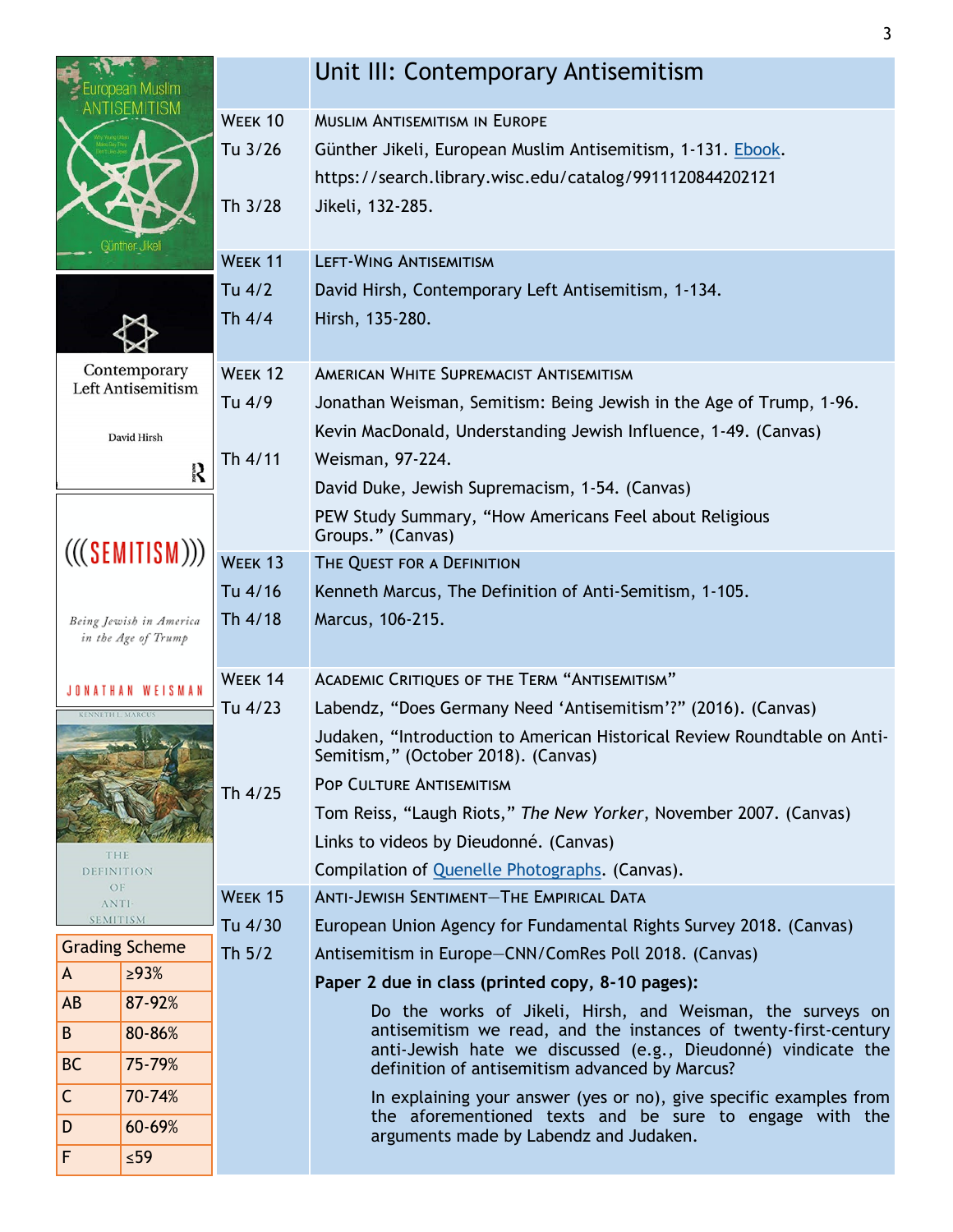### Goals of the History Major

The goal of the history major is to offer students the knowledge and skills they need to gain a crit perspective on the past. Students will learn to define important historical questions, analyze relevant evidence with rig he goal of the history major is to offer students the knowledge and skills they need to gain a critical perspective on the past. Students will learn to define important historical questions, analyze relevant evidence with rigor and creativity, and present convincing arguments and conclusions based other humanistic disciplines, students will practice resourceful inquiry and careful reading. They will advance their writing and public speaking skills to engage historical and contemporary issues.

To ensure that students gain exposure to some of the great diversity of topics, methodologies, and philosophical concerns that inform the study of history, the department requires a combination of courses that offers breadth, depth, and variety of exposition. Through those courses, students should develop:

- 1. Broad acquaintance with several geographic areas of the world and with both the pre-modern and modern eras.
- 2. Familiarity with the range of sources and modes through which historical information can be found and expressed. Sources may include textual, oral, physical, and visual materials. The data within them may be qualitative or quantitative, and they may be available in printed, digital, or other formats. Modes of expression may include textbooks, monographs, scholarly articles, essays, literary works, or digital presentations.
- 3. In-depth understanding of a topic of their choice through original or creative research.
- 4. The ability to identify the skills developed in the history major and to articulate the applicability of those skills to a variety of endeavors and career paths beyond the professional practice of history.

## Skills Developed in the History Major

#### DEFINE IMPORTANT HISTORICAL QUESTIONS

- 1. Pose a historical question and explain its academic and public implications.
- 2. Using appropriate research procedures and aids, find the secondary resources in history and other disciplines available to answer a historical question.
- 3. Evaluate the evidentiary and theoretical bases of pertinent historical conversations in order to highlight opportunities for further investigation.

#### COLLECT AND ANALYZE EVIDENCE

- 1. Identify the range and limitations of primary sources available to engage the historical problem under investigation.
- 2. Examine the context in which sources were created, search for chronological and other relationships among them, and assess the sources in light of that knowledge.
- 3. Employ and, if necessary, modify appropriate theoretical frameworks to examine sources and develop arguments.

#### PRESENT ORIGINAL CONCLUSIONS

- 1. Present original and coherent findings through clearly written, persuasive arguments and narratives.
- 2. Orally convey persuasive arguments, whether in formal presentations or informal discussions.
- 3. Use appropriate presentation formats and platforms to share information with academic and public audiences.

### CONTRIBUTE TO ONGOING DISCUSSIONS

- 1. Extend insights from research to analysis of other historical problems.
- 2. Demonstrate the relevance of a historical perspective to contemporary issues.
- 3. Recognize, challenge, and avoid false analogies, overgeneralizations, anachronisms, and other logical fallacies.

### **Note on HIS 518 Credit Hours and Workload:**

This 3-credit course has 3 hours of group meetings per week (each lecture counts as 1.5 hours according to UW-Madison's credit hour policy). The course also carries the expectation that you will spend an average of at least 2 hours outside of class for every hour in the classroom. In other words, in addition to class time, plan to allot an average of at least 6 hours per week for reading, writing, preparing for discussions, and/or studying for quizzes and exams for this class.